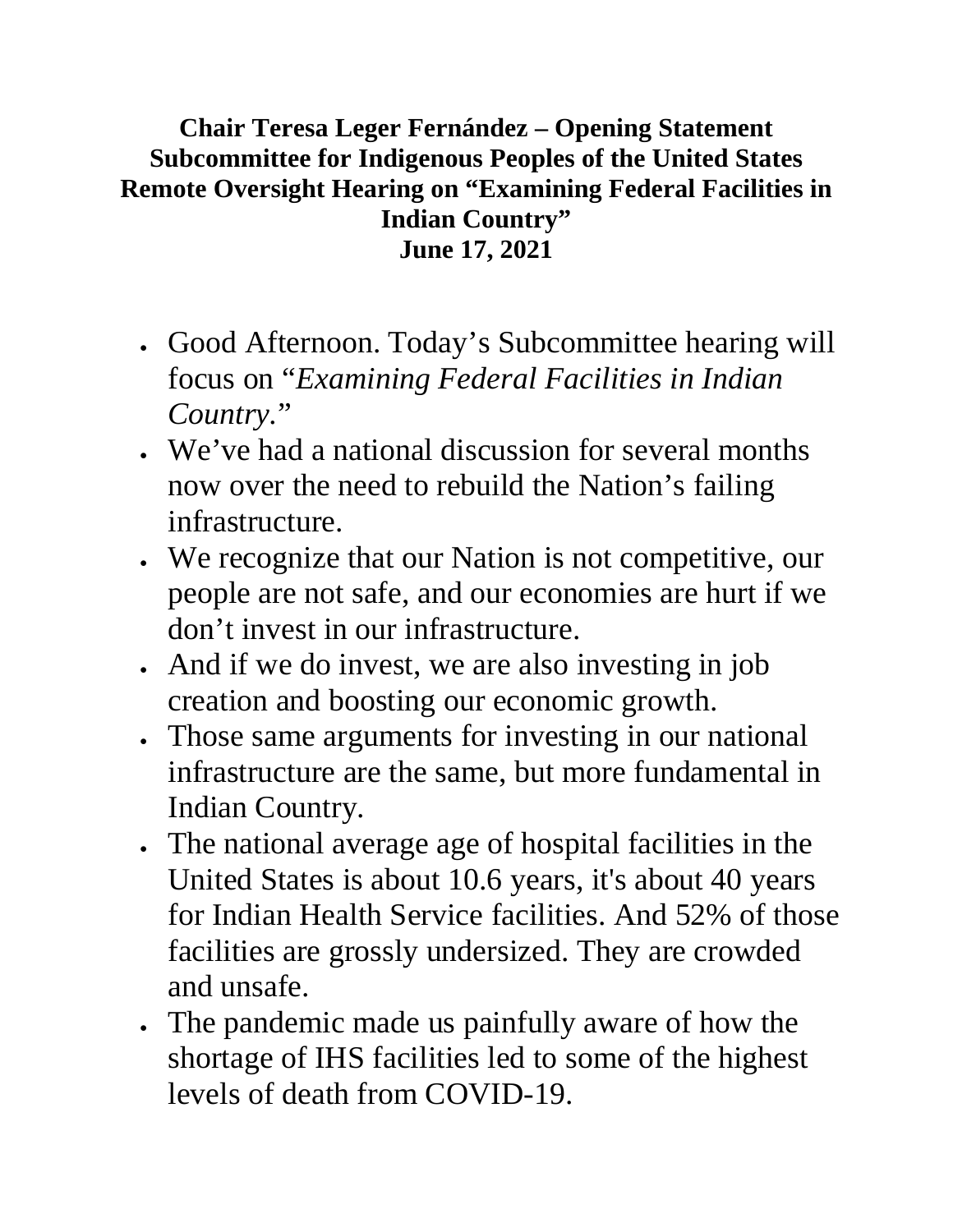- At the current rates of funding for IHS, if a new facility were built today, it would not be replaced for an additional 400 years. That means multiple generations seeking health care in an outdated, sometimes unsafe, facility.
- The pandemic also shone its unforgiving light on the plight of Native American children who didn't have access to broadband to attend school remotely. But when those children return to school, they are often learning in buildings that are leaking, that deserve to be condemned, and that have been sitting on priority waiting lists for years.
- The BIA, BIE, and IHS collectively operate or fund 1,834 federal facilities, ranging from fire stations, garages, warehouses, communication repeaters, and utility plants, to hospitals, clinics, and schools. Most of which are in dire need of repair.
- Also, in 2018, the U.S. Commission on Civil Rights concluded that Congress must fully fund tribal law enforcement agencies, tribal courts, and tribal detention facilities to allow those criminal justice components to fulfill their responsibilities to tribal citizens.
- If we were to address the facilities backlogs and federally funded facilities in Indian Country, the federal government would need at least \$56 billion to address backlogs and deferred maintenance across BIA, BIE, and IHS.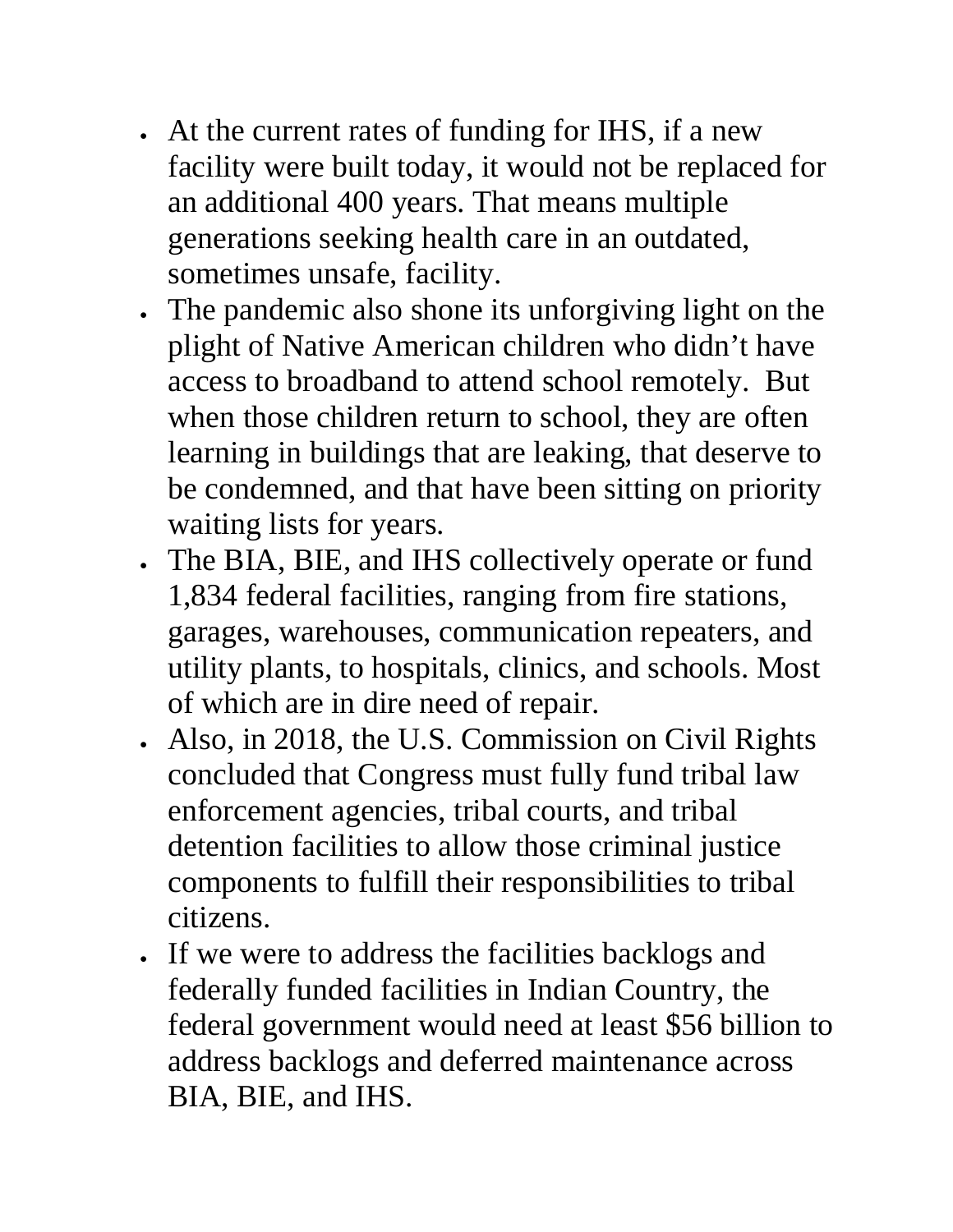- I know I just gave you a lot of numbers, but I think it's important that we quantify this enormous problem. And let's remember that for every BIE facility there are dozens of students curious and eager to learn and for every IHS facility there are mothers, fathers, and elders that need care.
- As you will hear today from our witnesses, there is a need for long-lasting and continuous investments for federal facilities in Indian Country. These investments can last generations and begin to heal the disparities we witnessed throughout the pandemic.
- Tribes, tribal advocates, the Government Accountability Office, and even the Department of Interior itself have recognized these issues for years, but still not enough has been done. We cannot let today's hearing become another footnote in a future report or hearing. We must use this opportunity to develop the record and then push to get full appropriations to build these facilities. To fail is to ignore the first American, to fail is to ignore yet again our trust responsibilities. We must not fail.
- As I've said before to this Subcommittee, we are at a unique moment in history where we can have a lasting impact on Indigenous communities' infrastructure. I look forward to the subcommittee and full committee's support for these vital infrastructure projects.